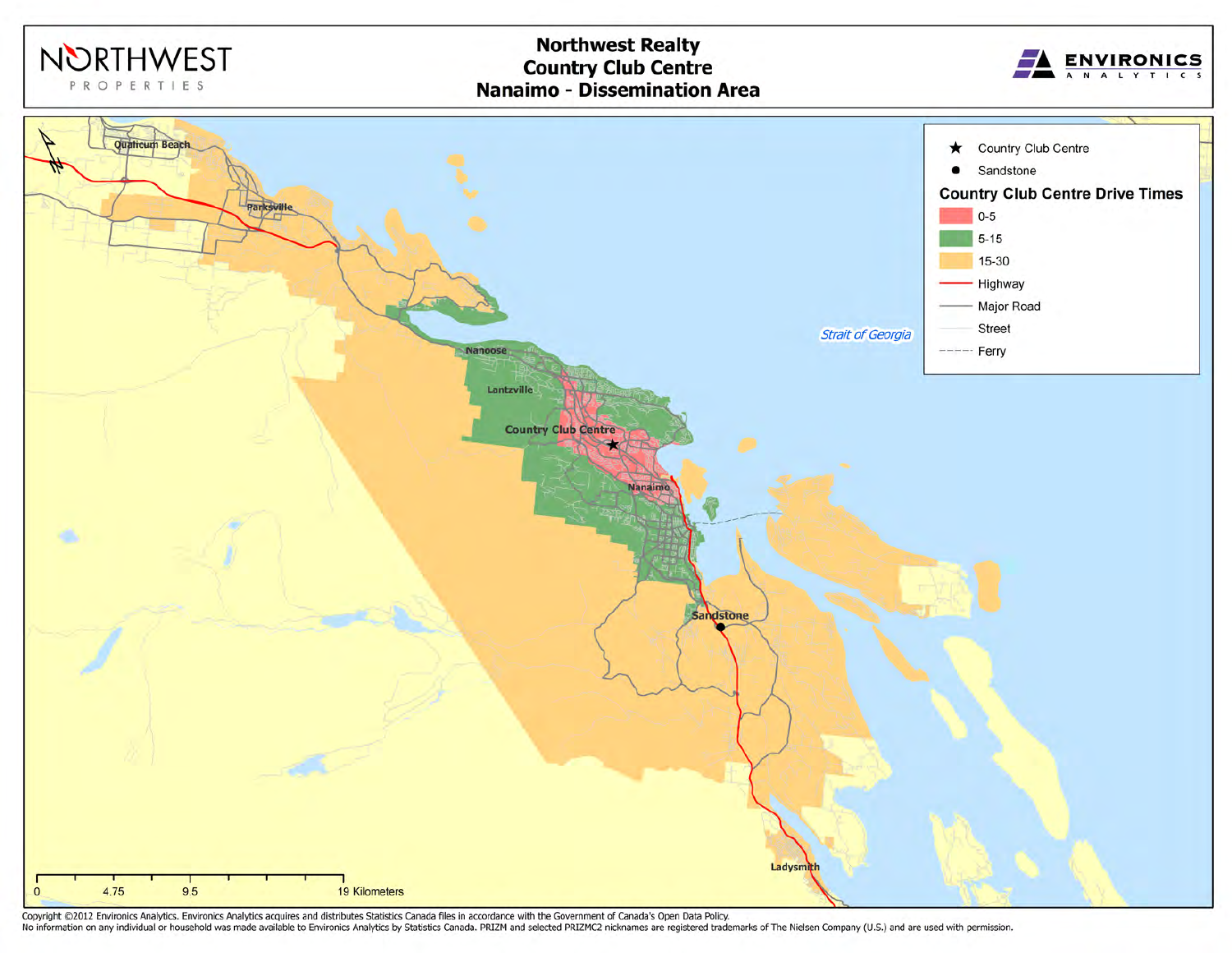

## **DemoStats (2015) Summary**

Trade Area: Country Club Centre - 0-5 minutes Benchmark: British Columbia



|                                                    | <b>Trade Area</b> |      |                        |     |
|----------------------------------------------------|-------------------|------|------------------------|-----|
| <b>Variable</b>                                    | Count             | %    | <b>Bench % Index</b>   |     |
| <b>Base Variables</b>                              |                   |      |                        |     |
|                                                    | 35,493            |      |                        |     |
| <b>Total Population</b><br><b>Total Households</b> | 16,001            |      | 4,680,781<br>1,902,822 |     |
| <b>Household Characteristics</b>                   |                   |      |                        |     |
| <b>Age of Household Maintainers</b>                |                   |      |                        |     |
| Under 25 Years                                     | 703               | 4.4  | 3.4                    | 128 |
| 25 to 34 years                                     | 2,155             | 13.5 | 14.8                   | 91  |
| 35 to 44 years                                     | 2,341             | 14.6 | 16.8                   | 87  |
| 45 to 54 years                                     | 3,084             | 19.3 | 20.6                   | 94  |
| 55 to 64 years                                     | 3,031             | 18.9 | 20.2                   | 94  |
| 65 to 74 years                                     | 2,550             | 15.9 | 14.3                   | 112 |
| 75 years or over                                   | 2,138             | 13.4 | 9.9                    | 135 |
| <b>Size of Household</b>                           |                   |      |                        |     |
| 1 Person                                           | 5,092             | 31.8 | 28.5                   | 112 |
| 2 Persons                                          | 6,315             | 39.5 | 34.6                   | 114 |
| 3 Persons                                          | 2,315             | 14.5 | 15.0                   | 97  |
| 4 or more Persons                                  | 2,278             | 14.2 | 21.9                   | 65  |
| <b>Household Type</b>                              |                   |      |                        |     |
| <b>Total Census Families</b>                       | 9,708             |      |                        | 100 |
| Couples with children                              | 3,449             | 35.5 | 42.5                   | 84  |
| Couples without children                           | 4,258             | 43.9 | 42.0                   | 104 |
| Lone-parent                                        | 2,002             | 20.6 | 15.5                   | 133 |
| One family households                              | 9,141             | 57.1 | 60.7                   | 94  |
| Multiple-family households                         | 218               | 1.4  | 2.8                    | 48  |
| Non-family households                              | 6,641             | 41.5 | 36.4                   | 114 |
| <b>Marital Status</b>                              |                   |      |                        |     |
| Single (never married)                             | 7,477             | 24.4 | 27.5                   | 89  |
| Married or common-law                              | 16,768            | 54.6 | 57.3                   | 95  |
| Widowed                                            | 2,580             | 8.4  | 5.5                    | 152 |
| Divorced                                           | 2,899             | 9.4  | 6.9                    | 137 |
| Separated (legally married)                        | 977               | 3.2  | 2.8                    | 113 |
| Age of Children at Home                            |                   |      |                        |     |
| Total Children at Home                             | 8,797             |      |                        | 100 |
| Under 5 years of age                               | 1,620             | 18.4 | 17.6                   | 105 |
| 5 to 9 years                                       | 1,642             | 18.7 | 18.1                   | 103 |
| 10 to 14 years                                     | 1,527             | 17.4 | 17.9                   | 97  |
| 15 to 19 years                                     | 1,805             | 20.5 | 20.1                   | 102 |
| 20 to 24 years                                     | 1,229             | 14.0 | 14.6                   | 96  |
| 25 years and over                                  | 974               | 11.1 | 11.9                   | 93  |
| <b>Dwelling Characteristics</b>                    |                   |      |                        |     |
| <b>Housing Tenure</b>                              |                   |      |                        |     |
| Owned                                              | 11,715            | 73.2 | 70.8                   | 103 |
| Rented                                             | 4,286             | 26.8 | 28.9                   | 93  |
| <b>Band Housing</b>                                | 0                 | 0.0  | 0.3                    | 0   |
| <b>Housing Type</b>                                |                   |      |                        |     |
| Houses                                             | 10,383            | 64.9 | 57.8                   | 112 |
| Single-Detached                                    | 8,594             | 53.7 | 47.1                   | 114 |
| Semi-Detached                                      | 1,042             | 6.5  | 3.1                    | 213 |
| Row                                                | 747               | 4.7  | 7.7                    | 61  |
| Apartments                                         | 5,189             | 32.4 | 39.5                   | 82  |
| High-rise (5+ floors)                              | 437               | 2.7  | 9.1                    | 30  |
| Low-rise (<5 floors)                               | 3,578             | 22.4 | 20.1                   | 111 |
| Detached duplex                                    | 1,174             | 7.3  | 10.4                   | 71  |
| Moveable dwelling                                  | 396               | 2.5  | 2.5                    | 97  |
| <b>Age of Housing</b>                              |                   |      |                        |     |
| Before 1960                                        | 1,920             | 12.0 | 15.1                   | 80  |
| 1961 to 1980                                       | 5,532             | 34.6 | 29.4                   | 117 |
| 1981 to 1990                                       | 2,565             | 16.0 | 16.5                   | 97  |
| 1991 to 2000                                       | 3,137             | 19.6 | 17.7                   | 111 |
| 2001 to 2005                                       | 1,080             | 6.8  | 7.1                    | 95  |
| 2006 to 2011                                       | 1,087             | 6.8  | 8.9                    | 76  |
| After 2011                                         | 681               | 4.3  | 5.3                    | 81  |
|                                                    |                   |      |                        |     |

|                                        | <b>Trade Area</b> |            |                      |          |
|----------------------------------------|-------------------|------------|----------------------|----------|
| <b>Variable</b>                        | Count             | ℅          | <b>Bench % Index</b> |          |
| <b>Education &amp; Employment</b>      |                   |            |                      |          |
| <b>Education</b>                       |                   |            |                      |          |
| No certificate, diploma or degree      | 4,538             | 15.4       | 16.2                 | 95       |
| High school or equivalent              | 8,741             | 29.7       | 26.9                 | 110      |
| Apprenticeship/trades or diploma       | 3,679             | 12.5       | 10.1                 | 123      |
| College/CEGEP/non-uni cert. or diploma | 5,713             | 19.4       | 16.4                 | 118      |
| Univ. cert. or diploma below bachelor  | 1,789             | 6.1        | 5.9                  | 103      |
| University degree                      | 5,027             | 17.1       | 24.5                 | 70       |
| <b>Labour Force</b>                    |                   |            |                      |          |
| In the Labour force(15+)               | 18,286            | 62.0       | 63.4                 | 98       |
| <b>Labour Force by Occupation</b>      |                   |            |                      |          |
| Management<br>Business, finance, admin | 1,375             | 4.7<br>8.1 | 5.7<br>10.3          | 82<br>79 |
| Natural & app. sciences                | 2,385<br>1,038    | 3.5        | 4.5                  | 79       |
| Health                                 | 1,376             | 4.7        | 4.0                  | 118      |
| Edu., law & social, commu. & gov't     | 2,331             | 7.9        | 7.6                  | 104      |
| Art, culture, rec. & sport             | 464               | 1.6        | 2.3                  | 67       |
| Sales & service                        | 5,787             | 19.6       | 15.2                 | 129      |
| Trades, transpo & equip. ops           | 2,454             | 8.3        | 8.8                  | 94       |
| Natural resources, agriculture         | 343               | 1.2        | 1.7                  | 69       |
| Manufacturing & utilities              | 426               | 1.4        | 2.3                  | 63       |
| <b>Commuting</b>                       |                   |            |                      |          |
| Car (Driver)                           | 12,316            | 80.0       | 71.3                 | 112      |
| Car (Passenger)                        | 1,035             | 6.7        | 5.6                  | 121      |
| <b>Public Transit</b>                  | 491               | 3.2        | 12.7                 | 25       |
| Walking                                | 1,065             | 6.9        | 6.6                  | 105      |
| Bicycle                                | 214               | 1.4        | 2.1                  | 67       |
| <b>Household Income</b>                |                   |            |                      |          |
| Average household income               |                   | \$72,558   | \$89,340             | 81       |
| Language, Immigration & Ethno-Cultural |                   |            |                      |          |
| <b>Immigration Status</b>              |                   |            |                      |          |
| Non-immigrant                          | 28,670            | 83.7       | 69.5                 | 120      |
| Born in province of residence          | 18,417            | 53.7       | 47.8                 | 112      |
| Born outside province of residence     | 10,253            | 29.9       | 21.7                 | 138      |
| Total Immigrant                        | 5,421             | 15.8       | 28.9                 | 55       |
| <b>Visible Minority</b>                |                   |            |                      |          |
| <b>Total Visible Minorities</b>        | 2,188             | 6.4        | 28.7                 | 22       |
| Chinese                                | 533               | 1.6        | 10.2                 | 15       |
| South Asian                            | 462               | 1.4        | 7.7                  | 17       |
| Black                                  | 127               | 0.4        | 0.8                  | 44       |
| Filipino                               | 281               | 0.8        | 3.0                  | 27       |
| Latin American                         | 99                | 0.3        | $1.0\,$              | 31       |
| Southeast Asian<br>Arab                | 244               | 0.7        | 1.4                  | 53       |
|                                        | 39                | 0.1        | 0.4                  | 26       |
| West Asian<br>Korean                   | 18<br>105         | 0.1<br>0.3 | 1.1<br>1.3           | 5<br>24  |
| Japanese                               | 178               | 0.5        | 0.9                  | 58       |
| <b>Mother Tongue (Top 11)</b>          |                   |            |                      |          |
| English                                | 30,706            | 89.6       | 70.1                 | 128      |
| French                                 | 470               | 1.4        | 1.4                  | 101      |
| Total Non-Official                     | 2,810             | 8.2        | 26.7                 | 31       |
| German                                 | 415               | 1.2        | 1.6                  | 74       |
| Dutch                                  | 209               | 0.6        | 0.5                  | 130      |
| Panjabi                                | 199               | 0.6        | 4.4                  | 13       |
| Tagalog                                | 169               | 0.5        | 1.7                  | 29       |
| Chinese n.o.s                          | 157               | 0.5        | 2.7                  | 17       |
| Spanish                                | 146               | 0.4        | 1.0                  | 42       |
| Vietnamese                             | 116               | 0.3        | 0.6                  | 61       |
| Mandarin                               | 110               | 0.3        | 2.2                  | 15       |
| Italian                                | 104               | 0.3        | 0.5                  | 60       |
| Polish                                 | 93                | 0.3        | 0.4                  | 69       |
| Japanese                               | 92                | 0.3        | 0.4                  | 63       |
|                                        |                   |            |                      |          |

Under 80 | 110 to 119 | 120 to 149 | Over 150 | **Index Legend** 

Copyright ©2015 Environics Analytics. Environics Analytics acquires and distributes Statistics Canada files in accordance with the Government of Canada's Open Data Policy.

No information on any individual or household was made available to Environics Analytics by Statistics Canada.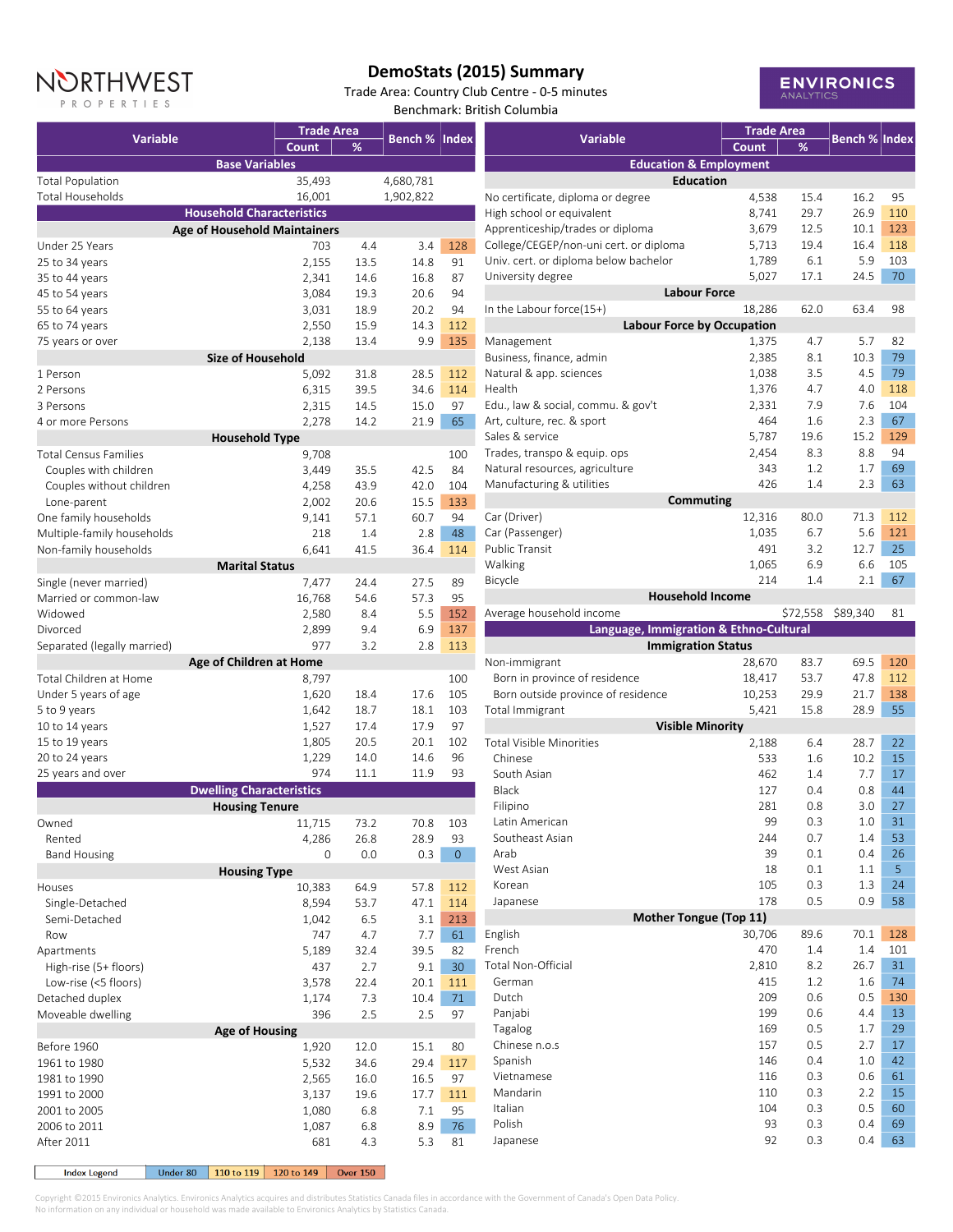

## **DemoStats (2015) Summary**

Trade Area: Country Club Centre - 5-15 minutes Benchmark: British Columbia



|                                                       | <b>Trade Area</b> |      |                      |            |  |
|-------------------------------------------------------|-------------------|------|----------------------|------------|--|
| <b>Variable</b>                                       | Count             | ℅    | <b>Bench % Index</b> |            |  |
| <b>Base Variables</b>                                 |                   |      |                      |            |  |
| <b>Total Population</b>                               | 55,458            |      | 4,680,781            |            |  |
| Total Households                                      | 24,393            |      | 1,902,822            |            |  |
| <b>Household Characteristics</b>                      |                   |      |                      |            |  |
| <b>Age of Household Maintainers</b>                   |                   |      |                      |            |  |
| Under 25 Years                                        | 762               | 3.1  | 3.4                  | 91         |  |
| 25 to 34 years                                        | 3,244             | 13.3 | 14.8                 | 90         |  |
| 35 to 44 years                                        | 3,084             | 12.6 | 16.8                 | 75         |  |
| 45 to 54 years                                        | 4,997             | 20.5 | 20.6                 | 100        |  |
| 55 to 64 years                                        | 5,421             | 22.2 | 20.2                 | 110        |  |
| 65 to 74 years                                        | 4,314             | 17.7 | 14.3                 | 124        |  |
| 75 years or over                                      | 2,572             | 10.5 | 9.9                  | 106        |  |
| <b>Size of Household</b>                              |                   |      |                      |            |  |
| 1 Person                                              | 7,204             | 29.5 | 28.5                 | 103        |  |
| 2 Persons                                             | 9,551             | 39.2 | 34.6                 | 113        |  |
| 3 Persons                                             | 3,562             | 14.6 | 15.0                 | 97         |  |
| 4 or more Persons                                     | 4,075             | 16.7 | 21.9                 | 76         |  |
| <b>Household Type</b><br><b>Total Census Families</b> |                   |      |                      |            |  |
| Couples with children                                 | 15,424            | 36.5 | 42.5                 | 100<br>86  |  |
| Couples without children                              | 5,636             | 45.6 | 42.0                 | 108        |  |
| Lone-parent                                           | 7,027<br>2,760    | 17.9 | 15.5                 | 115        |  |
| One family households                                 | 14,448            | 59.2 | 60.7                 | 98         |  |
| Multiple-family households                            | 380               | 1.6  | 2.8                  | 55         |  |
| Non-family households                                 | 9,565             | 39.2 | 36.4                 | 108        |  |
| <b>Marital Status</b>                                 |                   |      |                      |            |  |
| Single (never married)                                | 12,200            | 25.6 | 27.5                 | 93         |  |
| Married or common-law                                 | 27,064            | 56.7 | 57.3                 | 99         |  |
| Widowed                                               | 2,937             | 6.2  | 5.5                  | 111        |  |
| Divorced                                              | 4,031             | 8.5  | 6.9                  | 123        |  |
| Separated (legally married)                           | 1,493             | 3.1  | 2.8                  | 111        |  |
| Age of Children at Home                               |                   |      |                      |            |  |
| Total Children at Home                                | 14,252            |      |                      | 100        |  |
| Under 5 years of age                                  | 2,557             | 17.9 | 17.6                 | 102        |  |
| 5 to 9 years                                          | 2,639             | 18.5 | 18.1                 | 102        |  |
| 10 to 14 years                                        | 2,525             | 17.7 | 17.9                 | 99         |  |
| 15 to 19 years                                        | 2,952             | 20.7 | 20.1                 | 103        |  |
| 20 to 24 years                                        | 2,082             | 14.6 | 14.6                 | 100        |  |
| 25 years and over                                     | 1,498             | 10.5 | 11.9                 | 89         |  |
| <b>Dwelling Characteristics</b>                       |                   |      |                      |            |  |
| <b>Housing Tenure</b>                                 |                   |      |                      |            |  |
| Owned                                                 | 17,919            | 73.5 | 70.8                 | 104        |  |
| Rented                                                | 6,304             | 25.8 | 28.9                 | 89         |  |
| <b>Band Housing</b><br><b>Housing Type</b>            | 170               | 0.7  | 0.3                  | 250        |  |
|                                                       |                   | 71.2 |                      |            |  |
| Houses<br>Single-Detached                             | 17,379<br>15,479  | 63.5 | 57.8<br>47.1         | 123<br>135 |  |
| Semi-Detached                                         | 877               | 3.6  | 3.1                  | 118        |  |
| Row                                                   | 1,023             | 4.2  | 7.7                  | 55         |  |
| Apartments                                            | 6,466             | 26.5 | 39.5                 | 67         |  |
| High-rise (5+ floors)                                 | 880               | 3.6  | 9.1                  | 40         |  |
| Low-rise (<5 floors)                                  | 3,609             | 14.8 | 20.1                 | 74         |  |
| Detached duplex                                       | 1,977             | 8.1  | 10.4                 | 78         |  |
| Moveable dwelling                                     | 500               | 2.1  | 2.5                  | 81         |  |
| <b>Age of Housing</b>                                 |                   |      |                      |            |  |
| Before 1960                                           | 3,756             | 15.4 | 15.1                 | 102        |  |
| 1961 to 1980                                          | 6,348             | 26.0 | 29.4                 | 88         |  |
| 1981 to 1990                                          | 4,653             | 19.1 | 16.5                 | 115        |  |
| 1991 to 2000                                          | 4,553             | 18.7 | 17.7                 | 106        |  |
| 2001 to 2005                                          | 1,516             | 6.2  | 7.1                  | 87         |  |
| 2006 to 2011                                          | 2,223             | 9.1  | 8.9                  | 102        |  |
| After 2011                                            | 1,344             | 5.5  | 5.3                  | 104        |  |

| <b>Bench % Index</b><br><b>Count</b><br>%<br><b>Education &amp; Employment</b><br><b>Education</b><br>6,907<br>14.8<br>16.2<br>91<br>High school or equivalent<br>99<br>12,486<br>26.8<br>26.9<br>Apprenticeship/trades or diploma<br>122<br>5,781<br>12.4<br>10.1<br>College/CEGEP/non-uni cert. or diploma<br>8,384<br>110<br>18.0<br>16.4<br>Univ. cert. or diploma below bachelor<br>6.8<br>5.9<br>115<br>3,159<br>University degree<br>21.3<br>24.5<br>9,961<br>87<br><b>Labour Force</b><br>In the Labour force(15+)<br>28,302<br>60.6<br>63.4<br>96<br><b>Labour Force by Occupation</b><br>Management<br>2,346<br>5.0<br>5.7<br>89<br>Business, finance, admin<br>7.3<br>71<br>3,409<br>10.3<br>4.5<br>Natural & app. sciences<br>2,077<br>4.5<br>100<br>4.7<br>118<br>Health<br>2,190<br>4.0<br>Edu., law & social, commu. & gov't<br>3,732<br>8.0<br>7.6<br>105<br>72<br>Art, culture, rec. & sport<br>781<br>1.7<br>2.3<br>Sales & service<br>7,639<br>15.2<br>108<br>16.4<br>97<br>Trades, transpo & equip. ops<br>4,003<br>8.6<br>8.8<br>Natural resources, agriculture<br>85<br>665<br>1.4<br>1.7<br>747<br>1.6<br>2.3<br>Manufacturing & utilities<br>70<br><b>Commuting</b><br>Car (Driver)<br>18,516<br>78.1<br>71.3<br>110<br>Car (Passenger)<br>5.9<br>5.6<br>1,391<br>105<br><b>Public Transit</b><br>923<br>3.9<br>12.7<br>31<br>1,829<br>7.7<br>Walking<br>6.6<br>117<br>Bicycle<br>513<br>2.2<br>2.1<br>103<br><b>Household Income</b><br>Average household income<br>\$80,495<br>\$89,340<br>90<br>Language, Immigration & Ethno-Cultural<br><b>Immigration Status</b><br>Non-immigrant<br>44,725<br>82.2<br>69.5<br>118<br>Born in province of residence<br>28,700<br>52.8<br>47.8<br>110<br>Born outside province of residence<br>21.7<br>16,025<br>29.5<br>136<br>58<br>Total Immigrant<br>9,144<br>16.8<br>28.9<br><b>Visible Minority</b><br>4,311<br>7.9<br>28.7<br>28<br>21<br>Chinese<br>1,145<br>2.1<br>10.2<br>South Asian<br>1,176<br>2.2<br>7.7<br>28<br>271<br>Black<br>0.5<br>0.8<br>60<br>0.5<br>17<br>Filipino<br>286<br>3.0<br>1.0<br>39<br>203<br>0.4<br>Latin American<br>Southeast Asian<br>465<br>0.9<br>1.4<br>63<br>70<br>Arab<br>0.1<br>0.4<br>30<br>West Asian<br>82<br>0.2<br>$1.1\,$<br>14<br>218<br>1.3<br>31<br>Korean<br>0.4<br>44<br>214<br>0.4<br>0.9<br>Japanese<br><b>Mother Tongue (Top 11)</b><br>English<br>48,239<br>88.7<br>70.1<br>126<br>804<br>1.5<br>1.4<br>109<br>4,869<br>9.0<br>26.7<br>33<br>1.2<br>1.6<br>70<br>German<br>628<br>Panjabi<br>566<br>1.0<br>4.4<br>24<br>Chinese n.o.s<br>378<br>0.7<br>2.7<br>26<br>Dutch<br>296<br>0.5<br>0.5<br>115<br>Spanish<br>237<br>43<br>0.4<br>1.0<br>Mandarin<br>195<br>0.4<br>16<br>2.2<br>189<br>0.4<br>1.1<br>32<br>Korean<br>Vietnamese<br>186<br>0.6<br>61<br>0.3<br>Tagalog<br>148<br>16<br>0.3<br>1.7<br>Italian<br>144<br>0.3<br>0.5<br>52<br>Polish<br>0.3<br>0.4<br>64<br>136 |                                   | <b>Trade Area</b> |  |  |  |
|----------------------------------------------------------------------------------------------------------------------------------------------------------------------------------------------------------------------------------------------------------------------------------------------------------------------------------------------------------------------------------------------------------------------------------------------------------------------------------------------------------------------------------------------------------------------------------------------------------------------------------------------------------------------------------------------------------------------------------------------------------------------------------------------------------------------------------------------------------------------------------------------------------------------------------------------------------------------------------------------------------------------------------------------------------------------------------------------------------------------------------------------------------------------------------------------------------------------------------------------------------------------------------------------------------------------------------------------------------------------------------------------------------------------------------------------------------------------------------------------------------------------------------------------------------------------------------------------------------------------------------------------------------------------------------------------------------------------------------------------------------------------------------------------------------------------------------------------------------------------------------------------------------------------------------------------------------------------------------------------------------------------------------------------------------------------------------------------------------------------------------------------------------------------------------------------------------------------------------------------------------------------------------------------------------------------------------------------------------------------------------------------------------------------------------------------------------------------------------------------------------------------------------------------------------------------------------------------------------------------------------------------------------------------------------------------------------------------------------------------------------------------------------------------------------------------------------------------------------------------------------------------------------|-----------------------------------|-------------------|--|--|--|
|                                                                                                                                                                                                                                                                                                                                                                                                                                                                                                                                                                                                                                                                                                                                                                                                                                                                                                                                                                                                                                                                                                                                                                                                                                                                                                                                                                                                                                                                                                                                                                                                                                                                                                                                                                                                                                                                                                                                                                                                                                                                                                                                                                                                                                                                                                                                                                                                                                                                                                                                                                                                                                                                                                                                                                                                                                                                                                          | <b>Variable</b>                   |                   |  |  |  |
|                                                                                                                                                                                                                                                                                                                                                                                                                                                                                                                                                                                                                                                                                                                                                                                                                                                                                                                                                                                                                                                                                                                                                                                                                                                                                                                                                                                                                                                                                                                                                                                                                                                                                                                                                                                                                                                                                                                                                                                                                                                                                                                                                                                                                                                                                                                                                                                                                                                                                                                                                                                                                                                                                                                                                                                                                                                                                                          |                                   |                   |  |  |  |
|                                                                                                                                                                                                                                                                                                                                                                                                                                                                                                                                                                                                                                                                                                                                                                                                                                                                                                                                                                                                                                                                                                                                                                                                                                                                                                                                                                                                                                                                                                                                                                                                                                                                                                                                                                                                                                                                                                                                                                                                                                                                                                                                                                                                                                                                                                                                                                                                                                                                                                                                                                                                                                                                                                                                                                                                                                                                                                          |                                   |                   |  |  |  |
|                                                                                                                                                                                                                                                                                                                                                                                                                                                                                                                                                                                                                                                                                                                                                                                                                                                                                                                                                                                                                                                                                                                                                                                                                                                                                                                                                                                                                                                                                                                                                                                                                                                                                                                                                                                                                                                                                                                                                                                                                                                                                                                                                                                                                                                                                                                                                                                                                                                                                                                                                                                                                                                                                                                                                                                                                                                                                                          | No certificate, diploma or degree |                   |  |  |  |
|                                                                                                                                                                                                                                                                                                                                                                                                                                                                                                                                                                                                                                                                                                                                                                                                                                                                                                                                                                                                                                                                                                                                                                                                                                                                                                                                                                                                                                                                                                                                                                                                                                                                                                                                                                                                                                                                                                                                                                                                                                                                                                                                                                                                                                                                                                                                                                                                                                                                                                                                                                                                                                                                                                                                                                                                                                                                                                          |                                   |                   |  |  |  |
|                                                                                                                                                                                                                                                                                                                                                                                                                                                                                                                                                                                                                                                                                                                                                                                                                                                                                                                                                                                                                                                                                                                                                                                                                                                                                                                                                                                                                                                                                                                                                                                                                                                                                                                                                                                                                                                                                                                                                                                                                                                                                                                                                                                                                                                                                                                                                                                                                                                                                                                                                                                                                                                                                                                                                                                                                                                                                                          |                                   |                   |  |  |  |
|                                                                                                                                                                                                                                                                                                                                                                                                                                                                                                                                                                                                                                                                                                                                                                                                                                                                                                                                                                                                                                                                                                                                                                                                                                                                                                                                                                                                                                                                                                                                                                                                                                                                                                                                                                                                                                                                                                                                                                                                                                                                                                                                                                                                                                                                                                                                                                                                                                                                                                                                                                                                                                                                                                                                                                                                                                                                                                          |                                   |                   |  |  |  |
|                                                                                                                                                                                                                                                                                                                                                                                                                                                                                                                                                                                                                                                                                                                                                                                                                                                                                                                                                                                                                                                                                                                                                                                                                                                                                                                                                                                                                                                                                                                                                                                                                                                                                                                                                                                                                                                                                                                                                                                                                                                                                                                                                                                                                                                                                                                                                                                                                                                                                                                                                                                                                                                                                                                                                                                                                                                                                                          |                                   |                   |  |  |  |
|                                                                                                                                                                                                                                                                                                                                                                                                                                                                                                                                                                                                                                                                                                                                                                                                                                                                                                                                                                                                                                                                                                                                                                                                                                                                                                                                                                                                                                                                                                                                                                                                                                                                                                                                                                                                                                                                                                                                                                                                                                                                                                                                                                                                                                                                                                                                                                                                                                                                                                                                                                                                                                                                                                                                                                                                                                                                                                          |                                   |                   |  |  |  |
|                                                                                                                                                                                                                                                                                                                                                                                                                                                                                                                                                                                                                                                                                                                                                                                                                                                                                                                                                                                                                                                                                                                                                                                                                                                                                                                                                                                                                                                                                                                                                                                                                                                                                                                                                                                                                                                                                                                                                                                                                                                                                                                                                                                                                                                                                                                                                                                                                                                                                                                                                                                                                                                                                                                                                                                                                                                                                                          |                                   |                   |  |  |  |
|                                                                                                                                                                                                                                                                                                                                                                                                                                                                                                                                                                                                                                                                                                                                                                                                                                                                                                                                                                                                                                                                                                                                                                                                                                                                                                                                                                                                                                                                                                                                                                                                                                                                                                                                                                                                                                                                                                                                                                                                                                                                                                                                                                                                                                                                                                                                                                                                                                                                                                                                                                                                                                                                                                                                                                                                                                                                                                          |                                   |                   |  |  |  |
|                                                                                                                                                                                                                                                                                                                                                                                                                                                                                                                                                                                                                                                                                                                                                                                                                                                                                                                                                                                                                                                                                                                                                                                                                                                                                                                                                                                                                                                                                                                                                                                                                                                                                                                                                                                                                                                                                                                                                                                                                                                                                                                                                                                                                                                                                                                                                                                                                                                                                                                                                                                                                                                                                                                                                                                                                                                                                                          |                                   |                   |  |  |  |
|                                                                                                                                                                                                                                                                                                                                                                                                                                                                                                                                                                                                                                                                                                                                                                                                                                                                                                                                                                                                                                                                                                                                                                                                                                                                                                                                                                                                                                                                                                                                                                                                                                                                                                                                                                                                                                                                                                                                                                                                                                                                                                                                                                                                                                                                                                                                                                                                                                                                                                                                                                                                                                                                                                                                                                                                                                                                                                          |                                   |                   |  |  |  |
|                                                                                                                                                                                                                                                                                                                                                                                                                                                                                                                                                                                                                                                                                                                                                                                                                                                                                                                                                                                                                                                                                                                                                                                                                                                                                                                                                                                                                                                                                                                                                                                                                                                                                                                                                                                                                                                                                                                                                                                                                                                                                                                                                                                                                                                                                                                                                                                                                                                                                                                                                                                                                                                                                                                                                                                                                                                                                                          |                                   |                   |  |  |  |
|                                                                                                                                                                                                                                                                                                                                                                                                                                                                                                                                                                                                                                                                                                                                                                                                                                                                                                                                                                                                                                                                                                                                                                                                                                                                                                                                                                                                                                                                                                                                                                                                                                                                                                                                                                                                                                                                                                                                                                                                                                                                                                                                                                                                                                                                                                                                                                                                                                                                                                                                                                                                                                                                                                                                                                                                                                                                                                          |                                   |                   |  |  |  |
|                                                                                                                                                                                                                                                                                                                                                                                                                                                                                                                                                                                                                                                                                                                                                                                                                                                                                                                                                                                                                                                                                                                                                                                                                                                                                                                                                                                                                                                                                                                                                                                                                                                                                                                                                                                                                                                                                                                                                                                                                                                                                                                                                                                                                                                                                                                                                                                                                                                                                                                                                                                                                                                                                                                                                                                                                                                                                                          |                                   |                   |  |  |  |
|                                                                                                                                                                                                                                                                                                                                                                                                                                                                                                                                                                                                                                                                                                                                                                                                                                                                                                                                                                                                                                                                                                                                                                                                                                                                                                                                                                                                                                                                                                                                                                                                                                                                                                                                                                                                                                                                                                                                                                                                                                                                                                                                                                                                                                                                                                                                                                                                                                                                                                                                                                                                                                                                                                                                                                                                                                                                                                          |                                   |                   |  |  |  |
|                                                                                                                                                                                                                                                                                                                                                                                                                                                                                                                                                                                                                                                                                                                                                                                                                                                                                                                                                                                                                                                                                                                                                                                                                                                                                                                                                                                                                                                                                                                                                                                                                                                                                                                                                                                                                                                                                                                                                                                                                                                                                                                                                                                                                                                                                                                                                                                                                                                                                                                                                                                                                                                                                                                                                                                                                                                                                                          |                                   |                   |  |  |  |
|                                                                                                                                                                                                                                                                                                                                                                                                                                                                                                                                                                                                                                                                                                                                                                                                                                                                                                                                                                                                                                                                                                                                                                                                                                                                                                                                                                                                                                                                                                                                                                                                                                                                                                                                                                                                                                                                                                                                                                                                                                                                                                                                                                                                                                                                                                                                                                                                                                                                                                                                                                                                                                                                                                                                                                                                                                                                                                          |                                   |                   |  |  |  |
|                                                                                                                                                                                                                                                                                                                                                                                                                                                                                                                                                                                                                                                                                                                                                                                                                                                                                                                                                                                                                                                                                                                                                                                                                                                                                                                                                                                                                                                                                                                                                                                                                                                                                                                                                                                                                                                                                                                                                                                                                                                                                                                                                                                                                                                                                                                                                                                                                                                                                                                                                                                                                                                                                                                                                                                                                                                                                                          |                                   |                   |  |  |  |
|                                                                                                                                                                                                                                                                                                                                                                                                                                                                                                                                                                                                                                                                                                                                                                                                                                                                                                                                                                                                                                                                                                                                                                                                                                                                                                                                                                                                                                                                                                                                                                                                                                                                                                                                                                                                                                                                                                                                                                                                                                                                                                                                                                                                                                                                                                                                                                                                                                                                                                                                                                                                                                                                                                                                                                                                                                                                                                          |                                   |                   |  |  |  |
|                                                                                                                                                                                                                                                                                                                                                                                                                                                                                                                                                                                                                                                                                                                                                                                                                                                                                                                                                                                                                                                                                                                                                                                                                                                                                                                                                                                                                                                                                                                                                                                                                                                                                                                                                                                                                                                                                                                                                                                                                                                                                                                                                                                                                                                                                                                                                                                                                                                                                                                                                                                                                                                                                                                                                                                                                                                                                                          |                                   |                   |  |  |  |
|                                                                                                                                                                                                                                                                                                                                                                                                                                                                                                                                                                                                                                                                                                                                                                                                                                                                                                                                                                                                                                                                                                                                                                                                                                                                                                                                                                                                                                                                                                                                                                                                                                                                                                                                                                                                                                                                                                                                                                                                                                                                                                                                                                                                                                                                                                                                                                                                                                                                                                                                                                                                                                                                                                                                                                                                                                                                                                          |                                   |                   |  |  |  |
|                                                                                                                                                                                                                                                                                                                                                                                                                                                                                                                                                                                                                                                                                                                                                                                                                                                                                                                                                                                                                                                                                                                                                                                                                                                                                                                                                                                                                                                                                                                                                                                                                                                                                                                                                                                                                                                                                                                                                                                                                                                                                                                                                                                                                                                                                                                                                                                                                                                                                                                                                                                                                                                                                                                                                                                                                                                                                                          |                                   |                   |  |  |  |
|                                                                                                                                                                                                                                                                                                                                                                                                                                                                                                                                                                                                                                                                                                                                                                                                                                                                                                                                                                                                                                                                                                                                                                                                                                                                                                                                                                                                                                                                                                                                                                                                                                                                                                                                                                                                                                                                                                                                                                                                                                                                                                                                                                                                                                                                                                                                                                                                                                                                                                                                                                                                                                                                                                                                                                                                                                                                                                          |                                   |                   |  |  |  |
|                                                                                                                                                                                                                                                                                                                                                                                                                                                                                                                                                                                                                                                                                                                                                                                                                                                                                                                                                                                                                                                                                                                                                                                                                                                                                                                                                                                                                                                                                                                                                                                                                                                                                                                                                                                                                                                                                                                                                                                                                                                                                                                                                                                                                                                                                                                                                                                                                                                                                                                                                                                                                                                                                                                                                                                                                                                                                                          |                                   |                   |  |  |  |
|                                                                                                                                                                                                                                                                                                                                                                                                                                                                                                                                                                                                                                                                                                                                                                                                                                                                                                                                                                                                                                                                                                                                                                                                                                                                                                                                                                                                                                                                                                                                                                                                                                                                                                                                                                                                                                                                                                                                                                                                                                                                                                                                                                                                                                                                                                                                                                                                                                                                                                                                                                                                                                                                                                                                                                                                                                                                                                          |                                   |                   |  |  |  |
|                                                                                                                                                                                                                                                                                                                                                                                                                                                                                                                                                                                                                                                                                                                                                                                                                                                                                                                                                                                                                                                                                                                                                                                                                                                                                                                                                                                                                                                                                                                                                                                                                                                                                                                                                                                                                                                                                                                                                                                                                                                                                                                                                                                                                                                                                                                                                                                                                                                                                                                                                                                                                                                                                                                                                                                                                                                                                                          |                                   |                   |  |  |  |
|                                                                                                                                                                                                                                                                                                                                                                                                                                                                                                                                                                                                                                                                                                                                                                                                                                                                                                                                                                                                                                                                                                                                                                                                                                                                                                                                                                                                                                                                                                                                                                                                                                                                                                                                                                                                                                                                                                                                                                                                                                                                                                                                                                                                                                                                                                                                                                                                                                                                                                                                                                                                                                                                                                                                                                                                                                                                                                          |                                   |                   |  |  |  |
|                                                                                                                                                                                                                                                                                                                                                                                                                                                                                                                                                                                                                                                                                                                                                                                                                                                                                                                                                                                                                                                                                                                                                                                                                                                                                                                                                                                                                                                                                                                                                                                                                                                                                                                                                                                                                                                                                                                                                                                                                                                                                                                                                                                                                                                                                                                                                                                                                                                                                                                                                                                                                                                                                                                                                                                                                                                                                                          |                                   |                   |  |  |  |
|                                                                                                                                                                                                                                                                                                                                                                                                                                                                                                                                                                                                                                                                                                                                                                                                                                                                                                                                                                                                                                                                                                                                                                                                                                                                                                                                                                                                                                                                                                                                                                                                                                                                                                                                                                                                                                                                                                                                                                                                                                                                                                                                                                                                                                                                                                                                                                                                                                                                                                                                                                                                                                                                                                                                                                                                                                                                                                          |                                   |                   |  |  |  |
|                                                                                                                                                                                                                                                                                                                                                                                                                                                                                                                                                                                                                                                                                                                                                                                                                                                                                                                                                                                                                                                                                                                                                                                                                                                                                                                                                                                                                                                                                                                                                                                                                                                                                                                                                                                                                                                                                                                                                                                                                                                                                                                                                                                                                                                                                                                                                                                                                                                                                                                                                                                                                                                                                                                                                                                                                                                                                                          |                                   |                   |  |  |  |
|                                                                                                                                                                                                                                                                                                                                                                                                                                                                                                                                                                                                                                                                                                                                                                                                                                                                                                                                                                                                                                                                                                                                                                                                                                                                                                                                                                                                                                                                                                                                                                                                                                                                                                                                                                                                                                                                                                                                                                                                                                                                                                                                                                                                                                                                                                                                                                                                                                                                                                                                                                                                                                                                                                                                                                                                                                                                                                          |                                   |                   |  |  |  |
|                                                                                                                                                                                                                                                                                                                                                                                                                                                                                                                                                                                                                                                                                                                                                                                                                                                                                                                                                                                                                                                                                                                                                                                                                                                                                                                                                                                                                                                                                                                                                                                                                                                                                                                                                                                                                                                                                                                                                                                                                                                                                                                                                                                                                                                                                                                                                                                                                                                                                                                                                                                                                                                                                                                                                                                                                                                                                                          |                                   |                   |  |  |  |
|                                                                                                                                                                                                                                                                                                                                                                                                                                                                                                                                                                                                                                                                                                                                                                                                                                                                                                                                                                                                                                                                                                                                                                                                                                                                                                                                                                                                                                                                                                                                                                                                                                                                                                                                                                                                                                                                                                                                                                                                                                                                                                                                                                                                                                                                                                                                                                                                                                                                                                                                                                                                                                                                                                                                                                                                                                                                                                          |                                   |                   |  |  |  |
|                                                                                                                                                                                                                                                                                                                                                                                                                                                                                                                                                                                                                                                                                                                                                                                                                                                                                                                                                                                                                                                                                                                                                                                                                                                                                                                                                                                                                                                                                                                                                                                                                                                                                                                                                                                                                                                                                                                                                                                                                                                                                                                                                                                                                                                                                                                                                                                                                                                                                                                                                                                                                                                                                                                                                                                                                                                                                                          |                                   |                   |  |  |  |
|                                                                                                                                                                                                                                                                                                                                                                                                                                                                                                                                                                                                                                                                                                                                                                                                                                                                                                                                                                                                                                                                                                                                                                                                                                                                                                                                                                                                                                                                                                                                                                                                                                                                                                                                                                                                                                                                                                                                                                                                                                                                                                                                                                                                                                                                                                                                                                                                                                                                                                                                                                                                                                                                                                                                                                                                                                                                                                          | <b>Total Visible Minorities</b>   |                   |  |  |  |
|                                                                                                                                                                                                                                                                                                                                                                                                                                                                                                                                                                                                                                                                                                                                                                                                                                                                                                                                                                                                                                                                                                                                                                                                                                                                                                                                                                                                                                                                                                                                                                                                                                                                                                                                                                                                                                                                                                                                                                                                                                                                                                                                                                                                                                                                                                                                                                                                                                                                                                                                                                                                                                                                                                                                                                                                                                                                                                          |                                   |                   |  |  |  |
|                                                                                                                                                                                                                                                                                                                                                                                                                                                                                                                                                                                                                                                                                                                                                                                                                                                                                                                                                                                                                                                                                                                                                                                                                                                                                                                                                                                                                                                                                                                                                                                                                                                                                                                                                                                                                                                                                                                                                                                                                                                                                                                                                                                                                                                                                                                                                                                                                                                                                                                                                                                                                                                                                                                                                                                                                                                                                                          |                                   |                   |  |  |  |
|                                                                                                                                                                                                                                                                                                                                                                                                                                                                                                                                                                                                                                                                                                                                                                                                                                                                                                                                                                                                                                                                                                                                                                                                                                                                                                                                                                                                                                                                                                                                                                                                                                                                                                                                                                                                                                                                                                                                                                                                                                                                                                                                                                                                                                                                                                                                                                                                                                                                                                                                                                                                                                                                                                                                                                                                                                                                                                          |                                   |                   |  |  |  |
|                                                                                                                                                                                                                                                                                                                                                                                                                                                                                                                                                                                                                                                                                                                                                                                                                                                                                                                                                                                                                                                                                                                                                                                                                                                                                                                                                                                                                                                                                                                                                                                                                                                                                                                                                                                                                                                                                                                                                                                                                                                                                                                                                                                                                                                                                                                                                                                                                                                                                                                                                                                                                                                                                                                                                                                                                                                                                                          |                                   |                   |  |  |  |
|                                                                                                                                                                                                                                                                                                                                                                                                                                                                                                                                                                                                                                                                                                                                                                                                                                                                                                                                                                                                                                                                                                                                                                                                                                                                                                                                                                                                                                                                                                                                                                                                                                                                                                                                                                                                                                                                                                                                                                                                                                                                                                                                                                                                                                                                                                                                                                                                                                                                                                                                                                                                                                                                                                                                                                                                                                                                                                          |                                   |                   |  |  |  |
|                                                                                                                                                                                                                                                                                                                                                                                                                                                                                                                                                                                                                                                                                                                                                                                                                                                                                                                                                                                                                                                                                                                                                                                                                                                                                                                                                                                                                                                                                                                                                                                                                                                                                                                                                                                                                                                                                                                                                                                                                                                                                                                                                                                                                                                                                                                                                                                                                                                                                                                                                                                                                                                                                                                                                                                                                                                                                                          |                                   |                   |  |  |  |
|                                                                                                                                                                                                                                                                                                                                                                                                                                                                                                                                                                                                                                                                                                                                                                                                                                                                                                                                                                                                                                                                                                                                                                                                                                                                                                                                                                                                                                                                                                                                                                                                                                                                                                                                                                                                                                                                                                                                                                                                                                                                                                                                                                                                                                                                                                                                                                                                                                                                                                                                                                                                                                                                                                                                                                                                                                                                                                          |                                   |                   |  |  |  |
|                                                                                                                                                                                                                                                                                                                                                                                                                                                                                                                                                                                                                                                                                                                                                                                                                                                                                                                                                                                                                                                                                                                                                                                                                                                                                                                                                                                                                                                                                                                                                                                                                                                                                                                                                                                                                                                                                                                                                                                                                                                                                                                                                                                                                                                                                                                                                                                                                                                                                                                                                                                                                                                                                                                                                                                                                                                                                                          |                                   |                   |  |  |  |
|                                                                                                                                                                                                                                                                                                                                                                                                                                                                                                                                                                                                                                                                                                                                                                                                                                                                                                                                                                                                                                                                                                                                                                                                                                                                                                                                                                                                                                                                                                                                                                                                                                                                                                                                                                                                                                                                                                                                                                                                                                                                                                                                                                                                                                                                                                                                                                                                                                                                                                                                                                                                                                                                                                                                                                                                                                                                                                          |                                   |                   |  |  |  |
|                                                                                                                                                                                                                                                                                                                                                                                                                                                                                                                                                                                                                                                                                                                                                                                                                                                                                                                                                                                                                                                                                                                                                                                                                                                                                                                                                                                                                                                                                                                                                                                                                                                                                                                                                                                                                                                                                                                                                                                                                                                                                                                                                                                                                                                                                                                                                                                                                                                                                                                                                                                                                                                                                                                                                                                                                                                                                                          |                                   |                   |  |  |  |
|                                                                                                                                                                                                                                                                                                                                                                                                                                                                                                                                                                                                                                                                                                                                                                                                                                                                                                                                                                                                                                                                                                                                                                                                                                                                                                                                                                                                                                                                                                                                                                                                                                                                                                                                                                                                                                                                                                                                                                                                                                                                                                                                                                                                                                                                                                                                                                                                                                                                                                                                                                                                                                                                                                                                                                                                                                                                                                          |                                   |                   |  |  |  |
|                                                                                                                                                                                                                                                                                                                                                                                                                                                                                                                                                                                                                                                                                                                                                                                                                                                                                                                                                                                                                                                                                                                                                                                                                                                                                                                                                                                                                                                                                                                                                                                                                                                                                                                                                                                                                                                                                                                                                                                                                                                                                                                                                                                                                                                                                                                                                                                                                                                                                                                                                                                                                                                                                                                                                                                                                                                                                                          |                                   |                   |  |  |  |
|                                                                                                                                                                                                                                                                                                                                                                                                                                                                                                                                                                                                                                                                                                                                                                                                                                                                                                                                                                                                                                                                                                                                                                                                                                                                                                                                                                                                                                                                                                                                                                                                                                                                                                                                                                                                                                                                                                                                                                                                                                                                                                                                                                                                                                                                                                                                                                                                                                                                                                                                                                                                                                                                                                                                                                                                                                                                                                          | French                            |                   |  |  |  |
|                                                                                                                                                                                                                                                                                                                                                                                                                                                                                                                                                                                                                                                                                                                                                                                                                                                                                                                                                                                                                                                                                                                                                                                                                                                                                                                                                                                                                                                                                                                                                                                                                                                                                                                                                                                                                                                                                                                                                                                                                                                                                                                                                                                                                                                                                                                                                                                                                                                                                                                                                                                                                                                                                                                                                                                                                                                                                                          | Total Non-Official                |                   |  |  |  |
|                                                                                                                                                                                                                                                                                                                                                                                                                                                                                                                                                                                                                                                                                                                                                                                                                                                                                                                                                                                                                                                                                                                                                                                                                                                                                                                                                                                                                                                                                                                                                                                                                                                                                                                                                                                                                                                                                                                                                                                                                                                                                                                                                                                                                                                                                                                                                                                                                                                                                                                                                                                                                                                                                                                                                                                                                                                                                                          |                                   |                   |  |  |  |
|                                                                                                                                                                                                                                                                                                                                                                                                                                                                                                                                                                                                                                                                                                                                                                                                                                                                                                                                                                                                                                                                                                                                                                                                                                                                                                                                                                                                                                                                                                                                                                                                                                                                                                                                                                                                                                                                                                                                                                                                                                                                                                                                                                                                                                                                                                                                                                                                                                                                                                                                                                                                                                                                                                                                                                                                                                                                                                          |                                   |                   |  |  |  |
|                                                                                                                                                                                                                                                                                                                                                                                                                                                                                                                                                                                                                                                                                                                                                                                                                                                                                                                                                                                                                                                                                                                                                                                                                                                                                                                                                                                                                                                                                                                                                                                                                                                                                                                                                                                                                                                                                                                                                                                                                                                                                                                                                                                                                                                                                                                                                                                                                                                                                                                                                                                                                                                                                                                                                                                                                                                                                                          |                                   |                   |  |  |  |
|                                                                                                                                                                                                                                                                                                                                                                                                                                                                                                                                                                                                                                                                                                                                                                                                                                                                                                                                                                                                                                                                                                                                                                                                                                                                                                                                                                                                                                                                                                                                                                                                                                                                                                                                                                                                                                                                                                                                                                                                                                                                                                                                                                                                                                                                                                                                                                                                                                                                                                                                                                                                                                                                                                                                                                                                                                                                                                          |                                   |                   |  |  |  |
|                                                                                                                                                                                                                                                                                                                                                                                                                                                                                                                                                                                                                                                                                                                                                                                                                                                                                                                                                                                                                                                                                                                                                                                                                                                                                                                                                                                                                                                                                                                                                                                                                                                                                                                                                                                                                                                                                                                                                                                                                                                                                                                                                                                                                                                                                                                                                                                                                                                                                                                                                                                                                                                                                                                                                                                                                                                                                                          |                                   |                   |  |  |  |
|                                                                                                                                                                                                                                                                                                                                                                                                                                                                                                                                                                                                                                                                                                                                                                                                                                                                                                                                                                                                                                                                                                                                                                                                                                                                                                                                                                                                                                                                                                                                                                                                                                                                                                                                                                                                                                                                                                                                                                                                                                                                                                                                                                                                                                                                                                                                                                                                                                                                                                                                                                                                                                                                                                                                                                                                                                                                                                          |                                   |                   |  |  |  |
|                                                                                                                                                                                                                                                                                                                                                                                                                                                                                                                                                                                                                                                                                                                                                                                                                                                                                                                                                                                                                                                                                                                                                                                                                                                                                                                                                                                                                                                                                                                                                                                                                                                                                                                                                                                                                                                                                                                                                                                                                                                                                                                                                                                                                                                                                                                                                                                                                                                                                                                                                                                                                                                                                                                                                                                                                                                                                                          |                                   |                   |  |  |  |
|                                                                                                                                                                                                                                                                                                                                                                                                                                                                                                                                                                                                                                                                                                                                                                                                                                                                                                                                                                                                                                                                                                                                                                                                                                                                                                                                                                                                                                                                                                                                                                                                                                                                                                                                                                                                                                                                                                                                                                                                                                                                                                                                                                                                                                                                                                                                                                                                                                                                                                                                                                                                                                                                                                                                                                                                                                                                                                          |                                   |                   |  |  |  |
|                                                                                                                                                                                                                                                                                                                                                                                                                                                                                                                                                                                                                                                                                                                                                                                                                                                                                                                                                                                                                                                                                                                                                                                                                                                                                                                                                                                                                                                                                                                                                                                                                                                                                                                                                                                                                                                                                                                                                                                                                                                                                                                                                                                                                                                                                                                                                                                                                                                                                                                                                                                                                                                                                                                                                                                                                                                                                                          |                                   |                   |  |  |  |
|                                                                                                                                                                                                                                                                                                                                                                                                                                                                                                                                                                                                                                                                                                                                                                                                                                                                                                                                                                                                                                                                                                                                                                                                                                                                                                                                                                                                                                                                                                                                                                                                                                                                                                                                                                                                                                                                                                                                                                                                                                                                                                                                                                                                                                                                                                                                                                                                                                                                                                                                                                                                                                                                                                                                                                                                                                                                                                          |                                   |                   |  |  |  |
|                                                                                                                                                                                                                                                                                                                                                                                                                                                                                                                                                                                                                                                                                                                                                                                                                                                                                                                                                                                                                                                                                                                                                                                                                                                                                                                                                                                                                                                                                                                                                                                                                                                                                                                                                                                                                                                                                                                                                                                                                                                                                                                                                                                                                                                                                                                                                                                                                                                                                                                                                                                                                                                                                                                                                                                                                                                                                                          |                                   |                   |  |  |  |

Under 80 | 110 to 119 | 120 to 149 | Over 150 | **Index Legend** 

Copyright ©2015 Environics Analytics. Environics Analytics acquires and distributes Statistics Canada files in accordance with the Government of Canada's Open Data Policy.

No information on any individual or household was made available to Environics Analytics by Statistics Canada.